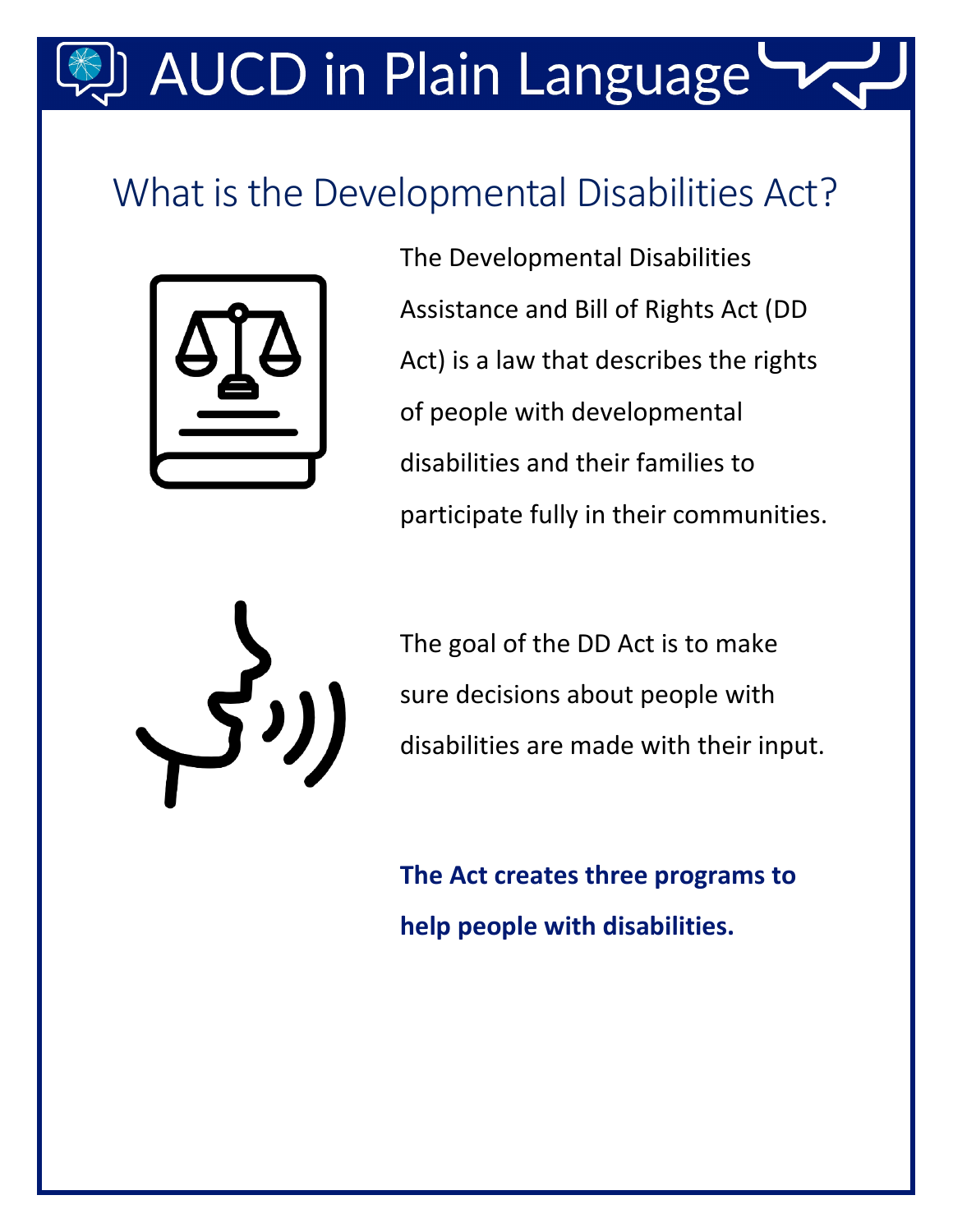

First, are what we call UCEDDs. This stands for University Centers for Excellence in Developmental Disabilities. Every state has at least one UCEDD, at a University.

The UCEDD studies how to make the lives of people with disabilities better.

The UCEDD helps people who want to work with people with disabilities learn about the best ways to help.

They also help the community to understand the important roles people with disabilities have.

# **AUCD in Plain Language**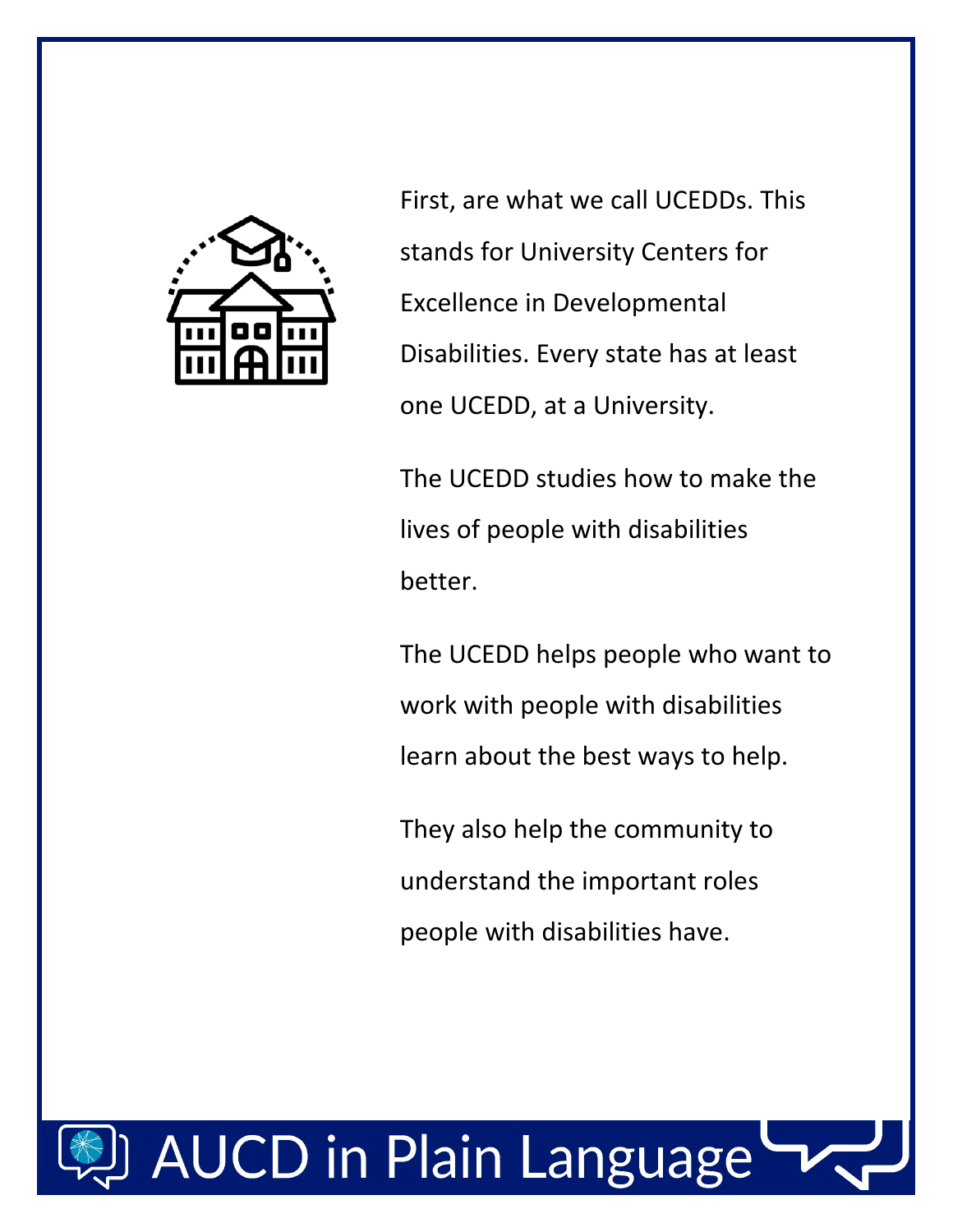Second, each state has a DD Council. These are groups of people who work to change the lives of people with disabilities.

The DD Council might help you by asking questions about how your life could be better, and what your community can do to help.

The DD Council also works with other groups of people, like in schools, to look for ways to make it easier to learn.

The DD Council also works with people with disabilities to help them understand how they can be a better advocate for themselves. An advocate is someone who stands up for themselves and the things that are important to them.

## **AUCD in Plain Language**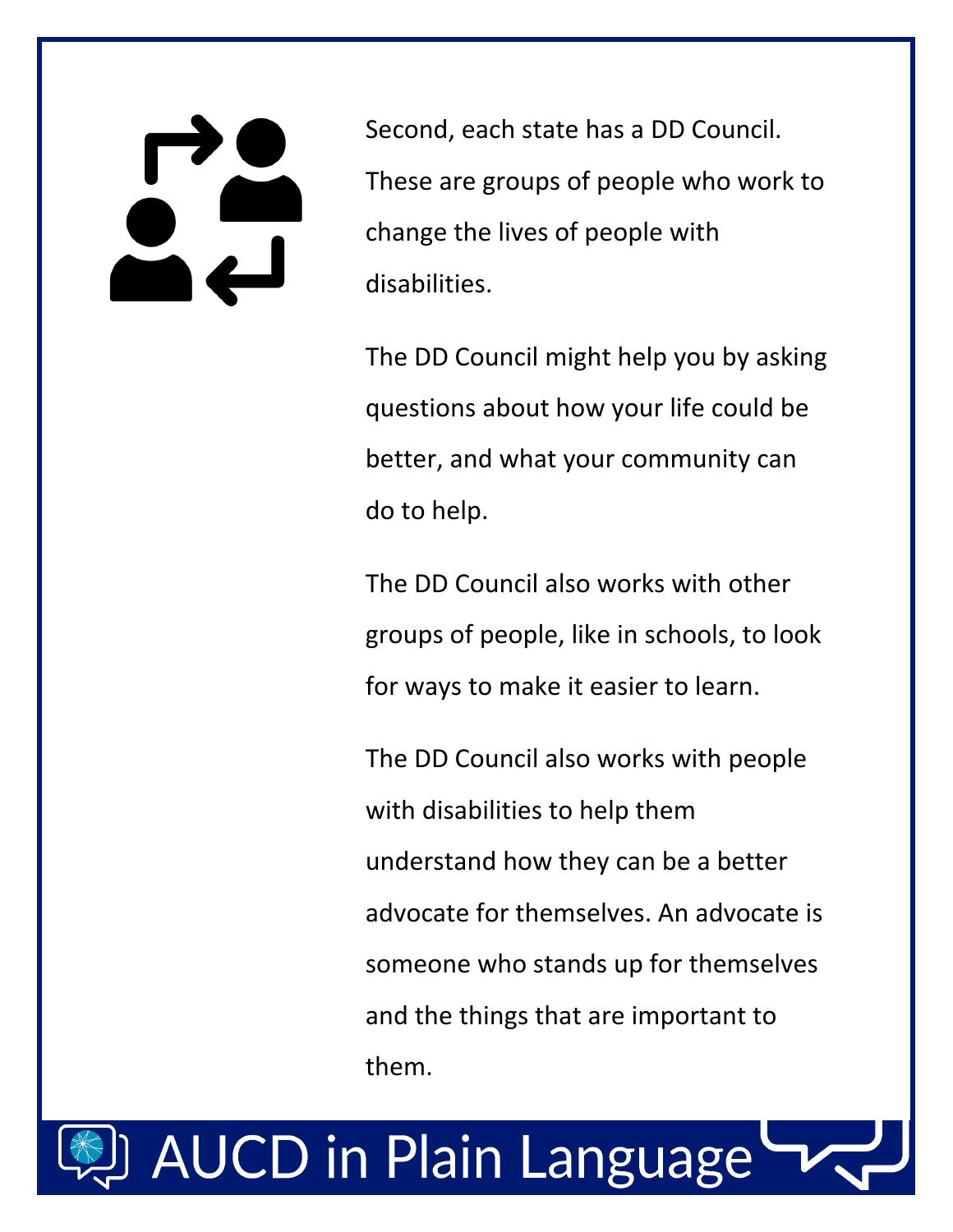

Third, each state has an office of Protection & Advocacy.

This office provides help when people with disabilities are not treated fairly.

They also watch places like group homes, to make sure everyone is safe and healthy.



**What can Congress Do to Support People with Disabilities?**



Congress needs to know more about what stops people with disabilities from working, going to school, and living in the community.

# JCD in Plain Language